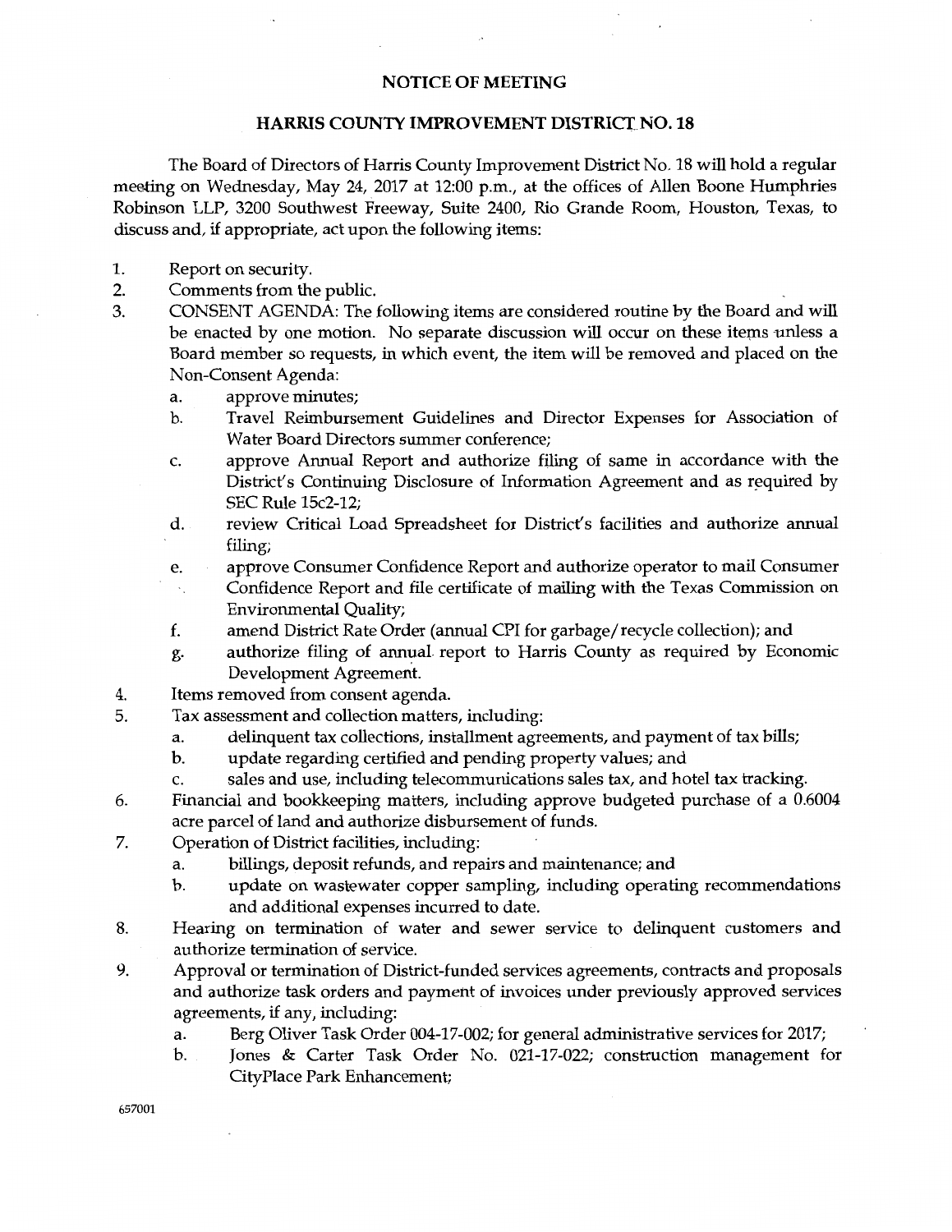- c. Jones & Carter Task Order No. 021-17-023; construction management for Springwoods Village Parkway Median Enhancements - Phase II;
- d. Office of James Burnett Task Order No. 043-17-007; Design services for CityPlace Park (Lower Plaza);
- e. Office of James Burnett Task Order No. 043-17-008; construction administration for CityPlace Park Enhancement; and
	- f. Clark Condon Associates Task Order No. 012-17-005; construction administration for Springwoods Village Parkway Median Enhancements - Phase II.
- 10. Approval or termination of Developer-funded services agreements, contracts and proposals and authorize task orders and payment of invoices under previously approved services agreements, if any, including:
	- a. Kimley-Horn Task Order No. 062-17-002; Landscape plans for Spring Stuebner RRC I Spring Stuebner Road & Holzwarth Road Public Landscape Improvements.
- 11. Report on development.
- 12. Engineering matters, including:
	- a. approve plans and specifications and authorize advertisement for bids or solicitation of proposals, if any;
	- b. review bids, award contracts, and approve letter financing agreements if any;
		- i. Pedestrian Trails along East Mossy Oaks Road Phase I;
		- ii. Pedestrian Trails along East Mossy Oaks Road Phase II;
		- iii. Pedestrian Trails along East Mossy Oaks Road Phase III;
		- iv. CityPlace Park Enhancement;
		- v. Springwoods Village Parkway Median Enhancements Phase II;
	- c. approve pay estimates, change orders, quantity adjustments and final acceptance, and direct engineer to notify insurance company of acceptance, as appropriate, if any;
		- i. Waste Water Treatment Plant Phase II 0.775 MGD to 1.50 MGD; (Jones & Carter/Pepper Lawson);
			- 1. Pay Estimate No. 20;
		- ii. CityPlace Landscape Improvements Phase I (Jacobs/Landscape Art);
			- 1. Pay Estimate No. 8;
			- 2. Quantity Contract Adjustment No. 3 (Match Field Quantities);
		- iii. CityPlace Roadways Phase I (Jones & Carter/James Construction Group);
			- 1. Pay Estimate No. 1;
			- 2. Change Order No. 1 (Fire Hydrant Lead Modifications);
		- iv. Spring Stuebner Drainage and Detention Facility Phase I (Jones & Carter/Reddico);
			- 1. Pay Estimate No. 11 & FINAL;
		- v. Spring Stuebner RRC I Spring Stuebner Road & Holzwarth Road Public Landscape Improvements (Jones & Carter/Texas Wall & Landscape);
			- 1. Pay Estimate No. 1;
		- vi. Tree Farm Replanting 2017 (Jones & Carter/Environmental Designs);
			- 1. Pay Estimate No. 2;

657001

Persons with disabilities who plan to attend this meeting and would like to request auxiliary aids or services are requested to contact the District's attorney at (713) 860-6400 at least three business days prior to the meeting so that appropriate arrangements can be made.